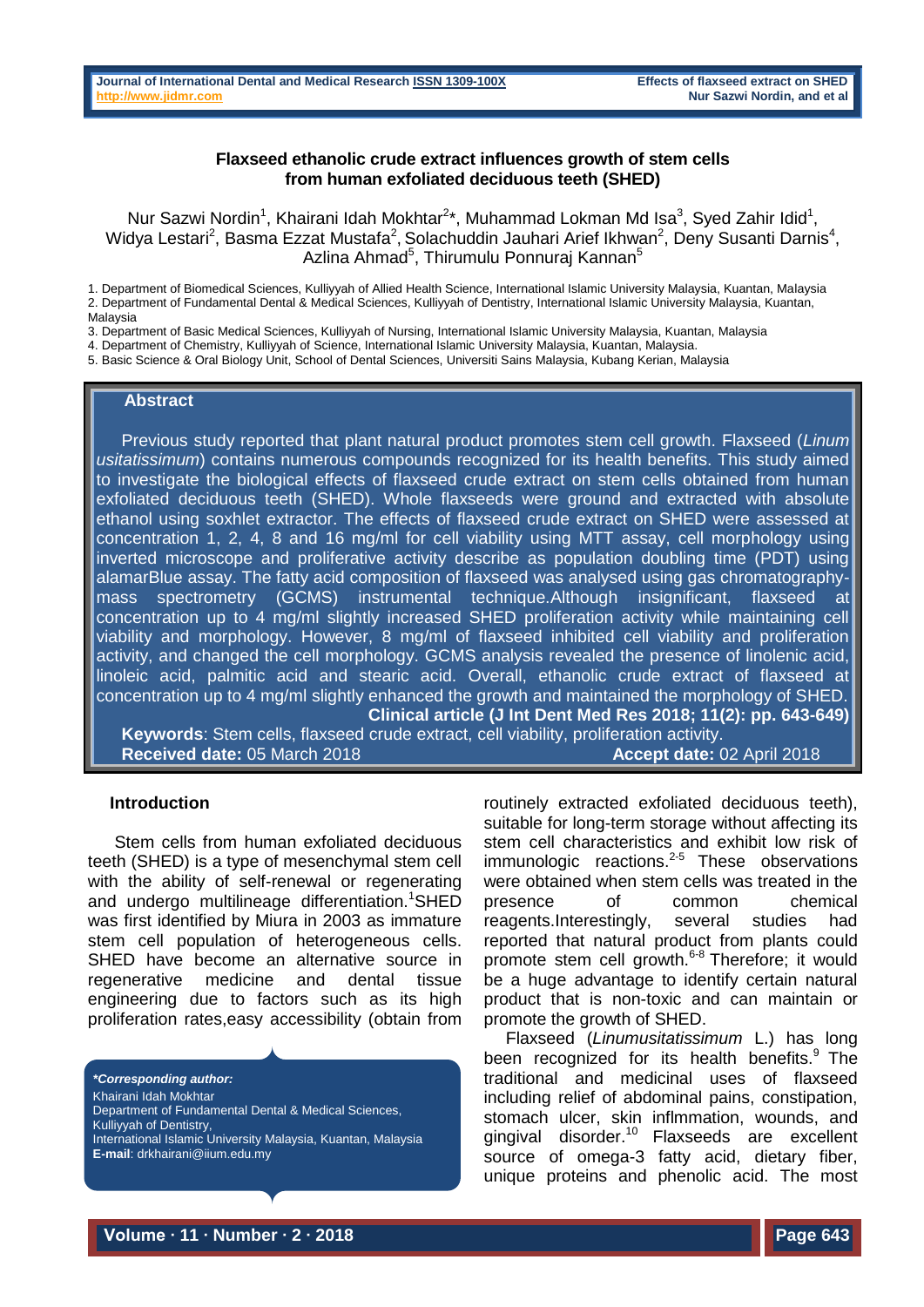remarkable compound in flaxseed is omega-3 fatty acid known as alpha linolenic acid (ALA) and phenolic acid known as lignan. Both ALA and lignan compounds are found abundantly in flaxseed than in other plant sources.<sup>11</sup>

More than 50% of flaxseed oil is ALA<sup>12-13</sup> that makes the flaxseed the richest source of ALA. ALA can be metabolized in the body into deocosahexaneioc acid (DHA) and eicasapentaenoic acid (EPA) by the help of certain enzymes.<sup>14</sup> Lignan can be found in most plants but the highest concentration is found in flaxseed. Lignan is a type of phytoestrogen that demonstrate a structure similar to mammalian estrogen (17β - estradiol). In fact, flaxseed was the best precursor of the mammalian lignan.<sup>15</sup> Secoisolariciiesiol diglucoside (SDG) is the major component found inlignanof flaxseed. The SDG is metabolized into lignansenterodiol (END) and enterolactone(ENL) by bacteria in the colon. Previous literatures have reported the antioxidant, anticancer, anti-inflammatory and antidiabetic of SDG.<sup>9,16-17</sup>

To date, more than 90% of the previous studies focused on the utilization of either the oil or lignan extract of flaxseed and only few studies examined on the crude extract which contained both oil and lignan. Also, there is very limited study done looking into the effect of flaxseed on stem cells.Thus, this study aimed to investigate the biological effects of flaxseed crude extract on stem cells obtained from human exfoliated deciduous teeth (SHED). To address this point, cell viability, proliferation activity and morphological observation were assessed on SHED stem.

### **Materials and methods**

# **Extraction of flaxseed**

Flaxseeds (brown type) were obtained from University of Philadelphia, Jordan. Whole flaxseeds were grounded to a fine powder. The weight of ground flaxseed was recorded as initial weight. The extraction was performed using soxhlet in absolute ethanol (99.8%) until the solvent in the upper chamber became clear. The liquid extract was evaporated to remove the solvent using rotary evaporator under reduced pressure at 60 °C. The concentrated extract was then frozen at -80 °C and then freeze-dried for 30 minutes to remove water residue. The weight of

crude extract was recorded as final weight. The crude extract was kept in a closed container and stored at 4 °C until further use. The percentage yield of flaxseed extract was calculated using the following equation:

Yield of extract  $(\%)$  = Final weight  $(g)$  / initial weight  $(q) \times 100$ 

## **Fatty acid screening by gas chromatography-mass spectrometry (GCMS)**

GCMS analysis was performed using PerkinElmer Clarus 680/ MS SQ 8 T system equipped with an electron impact ionization source and a 30 m Elite-5ms capillary column. The instrument conditions used for the flaxseed ethanolic extract analysis were as follows: injection volume: 1 μl of sample; carrier gas: helium; flow rate: 1.2 ml/min; split mode ratio: 50:1; oven temperature programme: 40 °C for 1 min, 4 °C/ min to 250 °C, hold for 5 min. The sample was prepared using boron trifluoride method and heat under reflux condenser to minimize the loss of volatile elements during the boiling process: 300 mg of flaxseed extract was dissolved in 7 ml methanolic boron trifluoride  $(BF_3)$  solution and heated for 2 min. Then 5 ml of heptane was added and heated for 1 min. The hot solution was allowed to cool to room temperature. Then, saturated sodium chloride was added. The organic phase that was formed at the upper layer was collected. Anhydrous sodium sulphate was added to remove traces of water. The solution was kept in a GCMS vial, ready for injection. The peak of the compound obtained was compared with NIST mass spectra library.

## **Culture of stem cells from human exfoliated deciduous teeth (SHED)**

Cultures of SHED (AllCells, USA) were expanded in alpha-MEM (Gibco, USA) media supplemented with 10% of FBS (Gibco, USA) and 0.5% of Penicillin-Streptomycin (Gibco, USA). The cultures were maintained at 37 °C in a humidified incubator of 5% carbon dioxide  $(CO<sub>2</sub>)$ . The medium was changed every 3 days until the cultures reached 70% confluence. SHED used for the experiments presented here were from passage 15 to 18.

**Cell viability by MTT assay and morphological observation**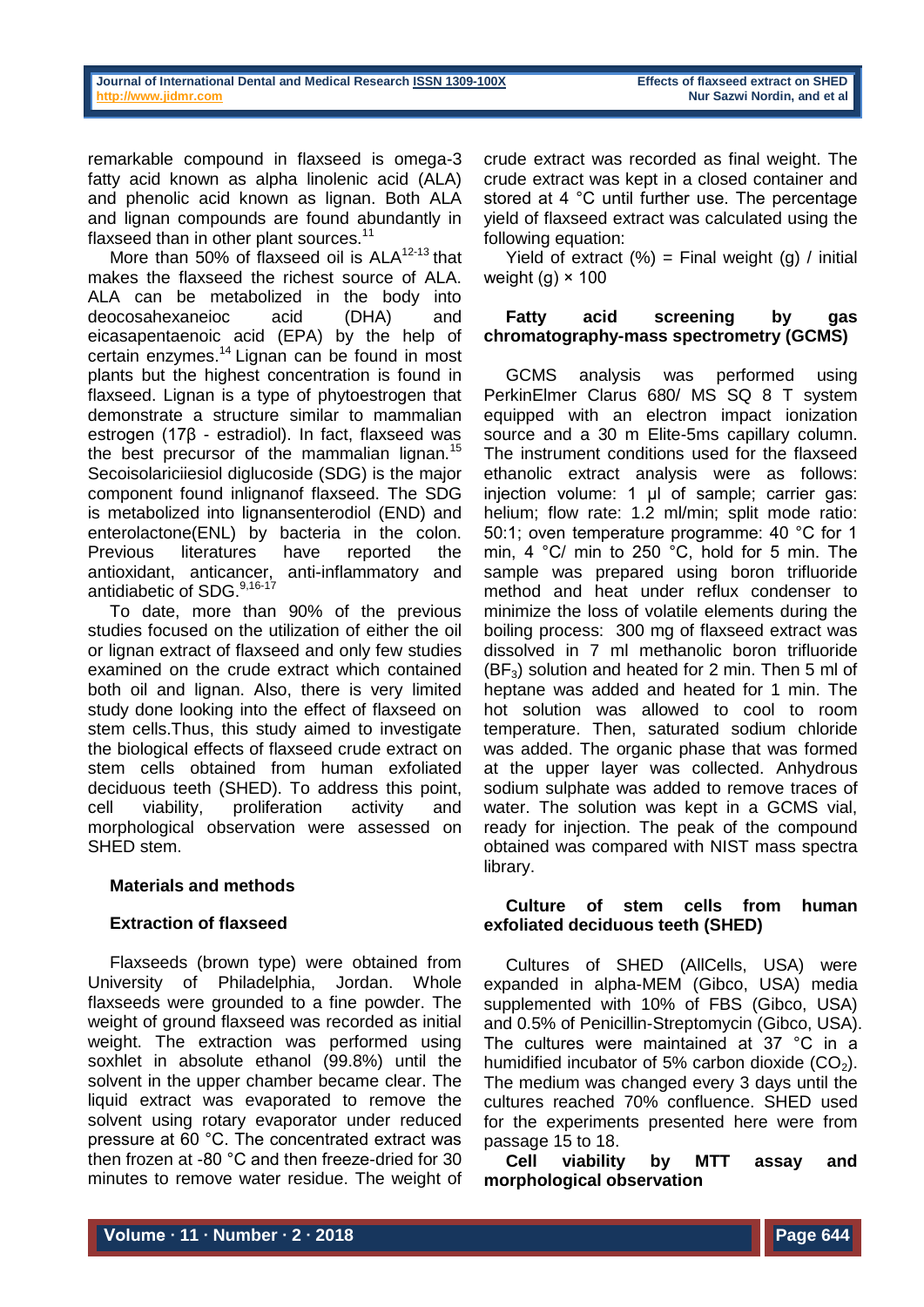SHED at a density of 1000 cells/well were seeded in 96-well plates and incubated for 24 hours. To observe the effects of flaxseed extract on SHED, 100 μl fresh media containing extracts at a final concentration of 4, 8, 10, 12, 14, 16 mg/ml were added to the wells. For control (untreated SHED), 100 μl fresh media without the extract was added to the wells. After 72 hours of incubation, the morphologies of cells treated at various concentrations of extract were observed using inverted phase contract microscope. The image of cells was captured using Dino-Eye eyepiece camera (Dino-eye, Taiwan). Then, the media in all wells were discarded and rinsed twice with PBS. 50 μl of MTT solution (0.5 mg/ml; (3-(4,5-dimethylthiazol-2-yl)-2,5 diphenyltetrazolium bromide; Invitrogen, USA) was added to each well and incubated for 4 hours to allow the formation of blue formazan crystal. The MTT solution was discarded and 200 μl of DMSO (Dimethyl sulfoxide; Nacalai Tesque; Japan) was added to dissolve the blue formazan crystal. The absorbance of the dissolved blue formazan crystal was measured at 570 nm using a microplate ELISA reader (TECAN, USA). The percentage of cell viability was calculated using the following equation:

Cell viability  $(%)$  = Absorbance of sample / Absorbance of control × 100

# **Proliferation activity by AlamarBlue assay**

The proliferation activity which is reported as population doubling time (PDT) was assessed using alamarBlue(Invitrogen, USA) assay as described in previous study.<sup>18</sup>Initially, cell density against percentage of reduction was used to plot the standard curve. Cell density of 40 000, 20 000, 10 000, 5000, 2500, 1250, 625, 312.5, 156.35 were seeded in 96-well plates and incubated for 24 hours, followed by the addition of alamarBlue reagent to measure the absorbance. The proliferation activity of SHED treated with flaxseed extract was measured from day-1 to 8. Briefly, 100 μl of medium containing SHED at a density of 1000 cells/well were seeded in 96-well plates and grown to subconfluent monolayers for 24 hours. Then the medium was discarded, replaced with 100 μl of fresh medium of different concentrations of flaxseed extract (0, 1, 2, 4, 8 mg/ml) and incubated for 24 hours, followed by the addition

of alamarBlue reagent to measure the absorbance. Briefly, 10% of alamarBlue reagent was added to the culture medium containing cells and without cells (as background control). After 4 hours of incubation, 100 μl of medium containing alamarBlue reagent was transferred into a new 96-well plate and measured the absorbance at 570 nm, using 600 nm as a reference wavelength

#### . **Statistical analysis**

All data were analysed in triplicate and expressed as mean ± standard deviation (n=3). All experiments were repeated at least three times. Data were analyzed using SPSS statistical software, version 17.0 (SPSS Inc, Chicago, IL, U.S.A.). The p < 0.05 was considered significant.

# **Results**

# **Fatty acid compounds of flaxseed by GCMS**

The overall yield of crude ethanol extract of flaxseed was 30.23% whereby 83% was in liquid form and 13% was in solid form. Four major peaks were observed in the GCMS chromatogram (Figure 1). The first peak was identified as palmitic acid, followed by linoleic acid, linolenic acid and stearic acid. Based on percentage of peak area, linolenic acid was the highest followed by linoleic acid, palmitic acid and stearic acid (Table 1).





# **Effect of flaxseed extract on cell viability**

SHED treated with 4 mg/ml of extract and at lower concentration showed high cell viability comparable to control in MTT, however; it is not significant (*p*> 0.05). In contrast, extract with higher concentration (8 and 16 mg/ml) inhibited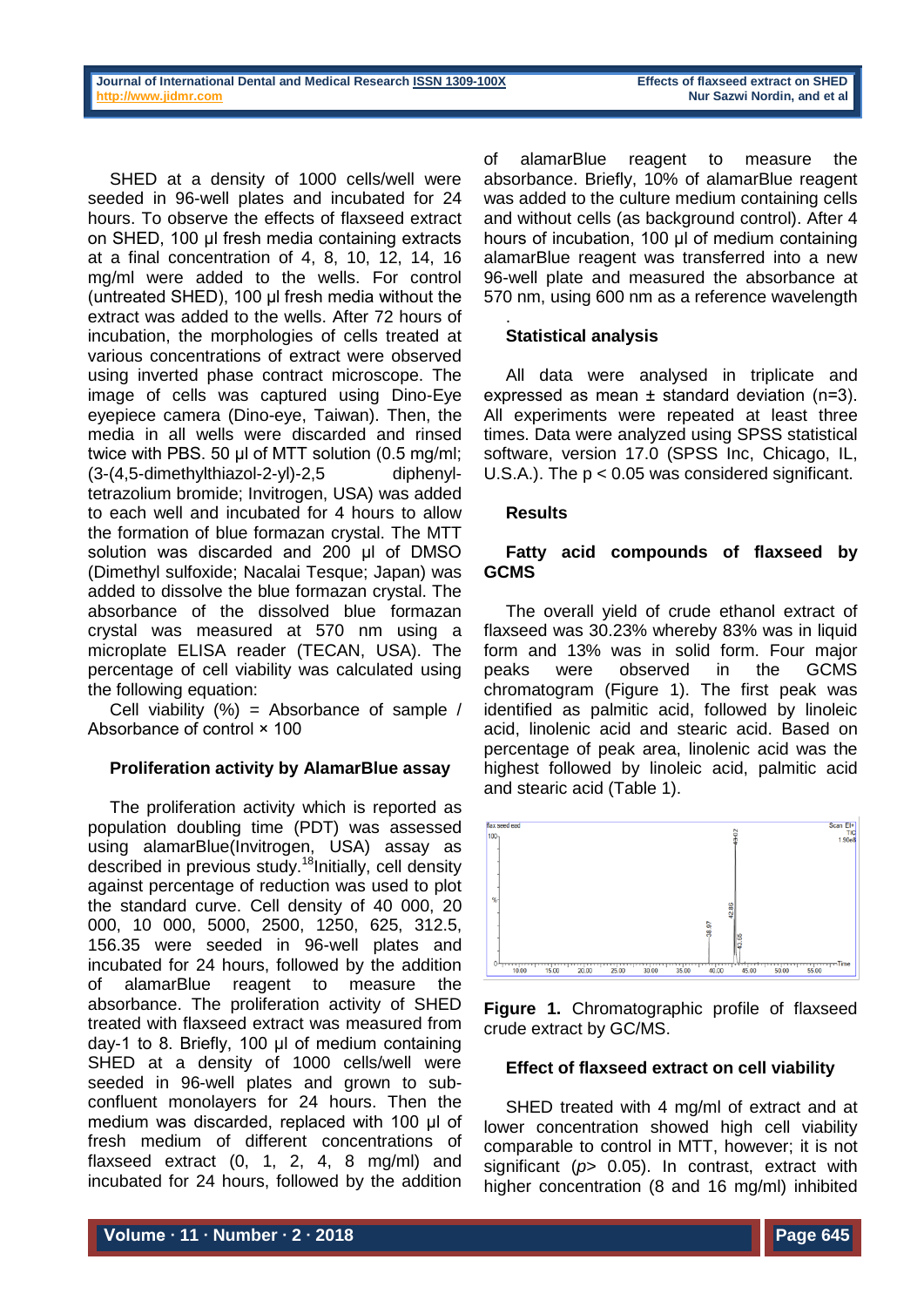cell viability significantly at 22% and 99% respectively (Table 2).Treatment of SHED with 16 mg/ml of flaxseed crude extract showed a significant cell death after 72 hours of incubation.

### **Effects of flaxseed extract on cell morphology**

The morphology of SHED treated with flaxseed extract of different concentration is shown in Figure 2. SHED maintained its fibroblast-like shape at concentration up to 4 mg/ml of extract. However, the morphology of SHED changed as the concentration of extract increased.

| Peak | RT. | Fatty acid                  | Peak under<br>area $(%)$ |
|------|-----|-----------------------------|--------------------------|
|      |     | 38.97 Palmitic acid (16:0)  | 7.48                     |
| 2    |     | 42.86 Linoleic acid (18:2)  | 12.2                     |
| 3    |     | 43.02 Linolenic acid (18:3) | 62.47                    |
| 4    |     | 43.65 Stearic acid (18:0)   | 4.5                      |

**Table 1.** Percentage of peak area of fatty acid compounds.

| Concentration<br>(mg/ml) | Cell Viability (%) | PDT<br>(hour/doubling) |
|--------------------------|--------------------|------------------------|
| 0                        | 100                | $42.88 \pm 2.43$       |
|                          | $101.15 + 10.13$   | $43.37 \pm 2.79$       |
| 2                        | $94.05 \pm 6.03$   | $41.91 + 2.45$         |
| 4                        | $98.45 + 7.94$     | $40.96 \pm 2.70$       |
| 8                        | $78 + 12.41*$      | $54.11 \pm 8.25$       |
| 16                       | $0.81 \pm 0.24*$   | No activity            |

**Table 2.** Cell Viability and Population doubling time (PDT) of SHED treated with flaxseed extract at different concentration. Values are expressed as means  $\pm$  SD (n = 3). \*Values were significantly different compared to control ( $p < 0.05$ ).

## **Effects of flaxseed extract on cell proliferation activity**

The standard curve of SHED is shown in Figure 3, where greater number of cells resulted in higher percentage of reduction until plateau phase was reached. The proliferation activity of SHED treated with flaxseed extract is shown in Figure 4. All treatment groups (1, 2, 4, 8 mg/ml) showed increased in the percentage of reduction over time. The PDT was calculated based on the percentage of reduction obtained until day-6. The untreated SHED (control) showed a doubling time of 40.45 to 45.31 hours. SHED treated with 1, 2, and 4 mg/ml of extract demonstrated similar PDT with control whereas 8 mg/ml of extract gave 28% higher PDT than control (Table 2). However, the results of the independent t-test revealed that there were no significant differences in PDTs of all treatment groups when compared to the control  $(p > 0.05)$ .



**Figure 3**. Standard curve of SHED. Data were expressed as means  $\pm$  SD (n = 3).



**Figure 4.** Proliferation activity of SHED treated with flaxseed extract. Data were expressed as means  $\pm$  SD (n = 3).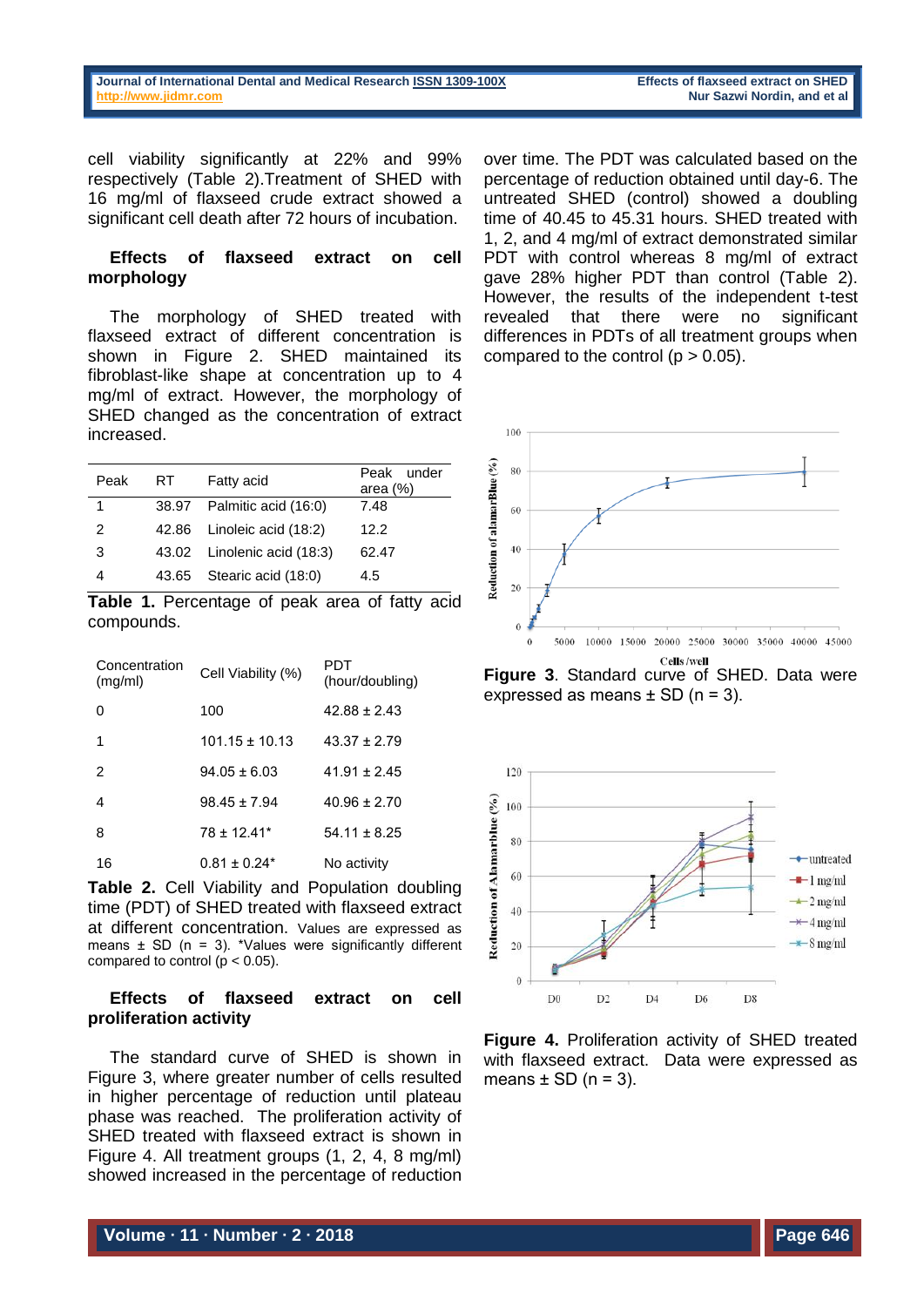

**Figure 2.** Phase-contrast images (10X magnification) of SHED treated with flaxseed extract at different concentration for 72 hours. The untreated SHED (control) formed elongated and fibroblast-like shape (A). SHED maintained the morphology at concentration 1, 2, 4 mg/ml, however SHED showed cellular swelling, granulation and vacuolation in the cytoplasm at 8mg/ml of extract (B). SHED appeared dark and rounded at 16 mg/ml of extract, indicating dead cells (C).

## **Discussion**

Flaxseeds contain many bioactive compounds that are good for human health. Solvents extraction such as methanol and ethanol are the most common method used for recovering bioactive compounds from plant material.<sup>19-20.</sup> However, the current study only utilized ethanol for extraction due to its less hazardous effect on human and environment.<sup>21</sup> Moreover ethanol extracts are known to exhibit highest antioxidant capacity.<sup>22</sup> Nevertheless, during ethanol Nevertheless, during ethanol extraction, impurities such as free fatty acid, pigments and waxes were co-extracted, which are known to be disadvantageous to oil flavor and stability. $^{23}$  The extraction of flaxseed using absolute ethanol gave approximately 25% of liquid or oil and 5% of waxes. The waxy material was considered to be a waste product and was

discarded in this study. The oil had darker appearance due to the pigments (chlorophyll and xanthopyll).

Fatty acid (oil) is the main component of the flaxseed extract. The amount of fatty acid in the flaxseed ethanolic extract was in the following order; alpha linolenic acid > linoleic acid >palmitic acid > stearic acid. The order of these fatty acids was consistent with other study.<sup>10</sup> Fatty acids are important component for membrane proliferation in cells as it provides energy storage and precursors of various signaling molecules.<sup>24</sup> Fatty acids are often been added in serum-free media to replace the growth promoting properties in serum.<sup>25</sup> It has been reported that linolenic acid stimulated the proliferation of haemopoietic stem cells instroma-based culture system.<sup>26</sup> In the present study, although it was not statistically significant, it can be assumed that flaxseed increased the proliferation activity of SHED as shown at concentration 2 and 4 mg/ml (Table 2). The linolenic acid in the flaxseed extract may have stimulated the proliferative activity of SHED. In the present study, SHED treated with flaxseed at concentration up to 4 mg/ml showed comparable cell viability (Table 2) and morphology with the control cells (Figure 2). This result suggested that flaxseed is non-toxic to SHED at concentration up to of 4 mg/ml.

It has also been reported that fatty acids inhibited or gave no effect on cell growth. $25$ Cell viability and proliferation activity of SHED appeared to be inhibited when treated with higher concentration (8 mg/ml) of flaxseed crude extract. There were also changes in the cell morphology indicated by cell swelling and increased in granulation. Furthermore, none of the cells survived when treated with flaxseed extract at concentration 16 mg/ml. It is suggested that fatty acid at higher concentration incurring strong inhibitory effect on SHED growth. It has been reported that higher concentration of polyunsaturated fatty acids (PUFAs) resulted in apoptosis, and necrosis when the concentrations are even higher. $27$  The inhibitory effects of the fatty acid could also related to the carbon chain length and number of double bonds.<sup>28</sup>

Lignan in flaxseed may also have contributed to the inhibitory effects in SHED. Several studies have documented the inhibitory effects and antiproliferative of lignan.<sup>29-30</sup> Lignan inhibit cell proliferation and growth via apoptosis as a result of plant lignan metabolism; enterolactone.<sup>31</sup> The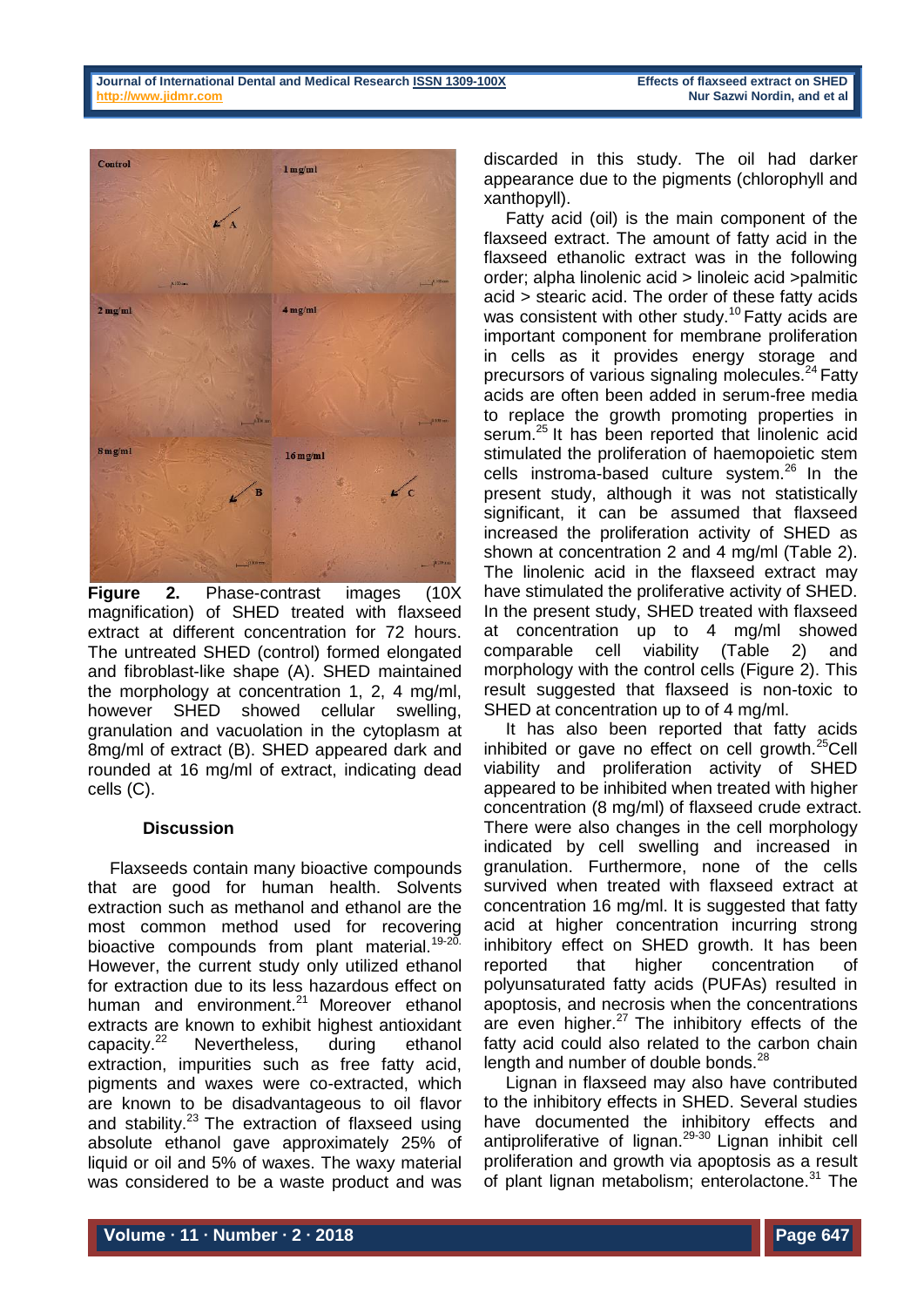inhibitory effects in SHED could also be due to the presence of cyanogenic glucoside. İt has been reported that SDG and cyanogenic glucoside presence in high amount in the ethanolic extract of flaxseed.<sup>32</sup> Cyanogenic glucoside is a secondary plant metabolites that are converted to hydrogen cyanide, which are dangerous to human and animal.<sup>33</sup>

#### **Conclusions**

To the best of our knowledge, this is the first published report to document the effects of flaxseed ethanolic crude extract on biological activity of SHED. Based on the current study, flaxseed extract is non-toxic to SHED, induces SHED proliferation activity and maintain the cell morphology at concentration up to 4 mg/ml. However, the inhibitory effect of flaxseed extract, which can be partly attributed to both of its oil and lignan components; was demonstrated at the higher concentration. Therefore, the presence of lignan and other phenolic compound in flaxseed ethanolic crude extract should be confirmed in the future study. The concentration of flaxseed that is non-toxic and slightly able to enhance the proliferation activity of SHED is promising especially in tissue regeneration research where it could be used to study the influence of this natural product in differentiation potential of stem cells.

#### **Acknowledgement**

This study was supported by research grants from Ministry of Higher Education, Malaysia (FRGS-15-252-0493).

#### **References**

- **1.** Saskianti T, Ramadhani R, Budipramana ES, Pradopo S, Suardita K. Potential proliferation of stem cell from human exfoliated deciduous teeth (SHED) in carbonate apatite and hydroxyapatite scaffold. J Int Dent Med Res 2017;10(2):350-53.
- **2.** Nakamura S, Yamada Y, Katagiri W, Sugito T, Ito K, Ueda M. Stem Cell Proliferation Pathways Comparison between Human Exfoliated Deciduous Teeth and Dental Pulp Stem Cells by Gene Expression Profile from Promising Dental Pulp. J Endod 2009;35(11):1536–42.
- **3.** Alkhalil M, Smajilagic A, Redzic A. Human dental pulp mesenchymal stem cells isolation and osteoblast differentiation. Med Glas 2015;12(1):27–32.
- **4.** Govindasamy V, Ronald VS, Totey S, et al. Micromanipulation of culture niche permits long-term expansion of dental pulp stem cells-an economic and commercial angle. In Vitro Cell DevBiolAnim 2010;46(9):764–73.
- **5.** Koyama N, Okubo Y, Nakao K, Bessho K. Evaluation of Pluripotency in Human Dental Pulp Cells. J Oral MaxillofacSurg 2009;67(3):501–6.
- **6.** Bickford PC, Tan J, Shytle RD, Sanberg CD, El-Badri N, Sanberg PR. Nutraceuticals Proliferation of Human Stem Cells. Stem Cells Dev 2006;15(1):118–23.
- **7.** Olatunbosun LO, Caxton-Martin A, Jimoh OR, Biliaminu SA, Ghazal OK. Proliferative effect of aqueous extracts of parquetinanigrescens on haemopoieticmultipotent stem cells in irradiated guinea pigs. J Appl Pharm Sci 2012;2(6):108–11.
- **8.** Gowri AM, Perasiriyan V, Sivaranjani R, Vadivu VS. Stem cell enhancer activity analysis of Hibiscus Rosa-Sinensis in vitro. Int J TherapAppl 2013;11(1):1-4.
- **9.** Katare C, Saxena S, Agrawal S, Prasad G. Flax Seed: A Potential Medicinal Food. J Nutr Food Sci 2012;2(1): 1–8.
- **10.** Goyal A, Sharma V, Upadhyay N, Gill S, Sihag M. Flax and flaxseed oil: an ancient medicine & modern functional food. J FoofSciTechnol 2014;51(9):1633-53.
- **11.** Nahla EA, Thabet HA, Ahmed HF. The effect of supplementation with flaxseed and its extract on bone health. Nat Sci 2013;11(5):71–80.
- **12.** Pan A, Yu D, Demark-Wahnefried W, Franco OH, Lin X. Metaanalysis of the effects of flaxseed interventions on blood lipids. Am J ClinNutr 2009;90(2):288–97.
- **13.** Kim Y, Ilich JZ. Implications of dietary α-linolenic acid in bone health. Nutrition. 2011;27(11-12):1101–7.
- **14.** Chen J, Stavro PM, Thompson LU. Dietary flaxseed inhibits human breast cancer growth and metastasis and downregulates expression of insulin-like growth factor and<br>epidermal growth factor receptor. Nutr Cancer growth factor receptor. Nutr Cancer 2002;43(2):187–92.
- **15.** Westcott ND, Muir AD. Flax seed lignan in disease prevention and health promotion. Phytochem Rev 2003;2(3): 401–17.
- **16.** Fukumitsu S, Aida K, Shimizu H, Toyoda K. Flaxseed lignan lowers blood cholesterol and decreases liver disease risk factors in moderately hypercholesterolemic men. Nutr Res 2010;30(7): 441–6.
- **17.** Kajla P, Sharma A, Sood DR. Flaxseed—a potential functional food source. J food SciTechnol 2015;52(4):1857-71.
- **18.** Abdullah MF, Abdullah SF, Omar NS, et al. Proliferation rate of stem cells derived from human dental pulp and identification of differentially expressed genes. Cell BiolInt 2014;38(5):582–90.
- **19.** Sultana B, Anwar F, Ashraf M. Effect of extraction solvent/technique on the antioxidant activity of selected medicinal plant extracts. Molecules 2009;14(6): 2167–80.
- **20.** Yaqoob N, Bhatti IA, Bhatti HN, Jamil A. Antioxidant potential of extracts from selected flaxseed cultivars<br>(Linumusitatissimum L.). Res J ApplSciEngTechnol  $(Linumusitatissimum L.).$  Res 2015;10(9):968–79.
- **21.** Zhang Z-S, Li D, Wang L-J, Ozkan N, Chen XD, Mao Z-H, Yang H-Z. Optimization of ethanol-water extraction of lignans from flaxseed. Sep PurifTechnol 2007;57(1):17–24.
- **22.** Anwar F, Przybylski R. Effect of solvents extraction on total phenolics and antioxidant activity of extracts from flaxseed (Linumusitatissimum L.). ActaSci Pol Technol Aliment 2012;11(3):293–302.
- **23.** Bera D, Lahiri D, Nag A. Novel natural antioxidant for stabilization of edible oil: The ajowan (Carumcopticum) extract case. J Am Oil ChemSoc 2004;81(2):169–72.
- **24.** Currie E, Schulze A, Zechner R, Walther TC, Farese RV. Cellular fatty acid metabolism and cancer. Cell Metab 2013;18(2):153–61.
- **25.** Butler M, Huzel N, Barnabe N, Gray T, Bajno L. Linoleic acid improves the robustness of cells in agitated cultures. Cytotechnology 1999;30(1–3):27–36.
- **26.** Hisha H, Kohdera U, Hirayama M, et al. Treatment of Shwachman Syndrome by Japanese Herbal Medicine (Juzen-Taiho-To): Stimulatory effects of its fatty acids on hemopoiesis in patients. Stem Cells 2002;20(4):311–19.
- **27.** Mainou-Fowler T, Proctor SJ, Dickinson AM. Gamma-linolenic acid induces apoptosis in B-chronic lymphocytic leukaemia cells in vitro. Leuk Lymphoma 2001; 40(3-4):393–403.